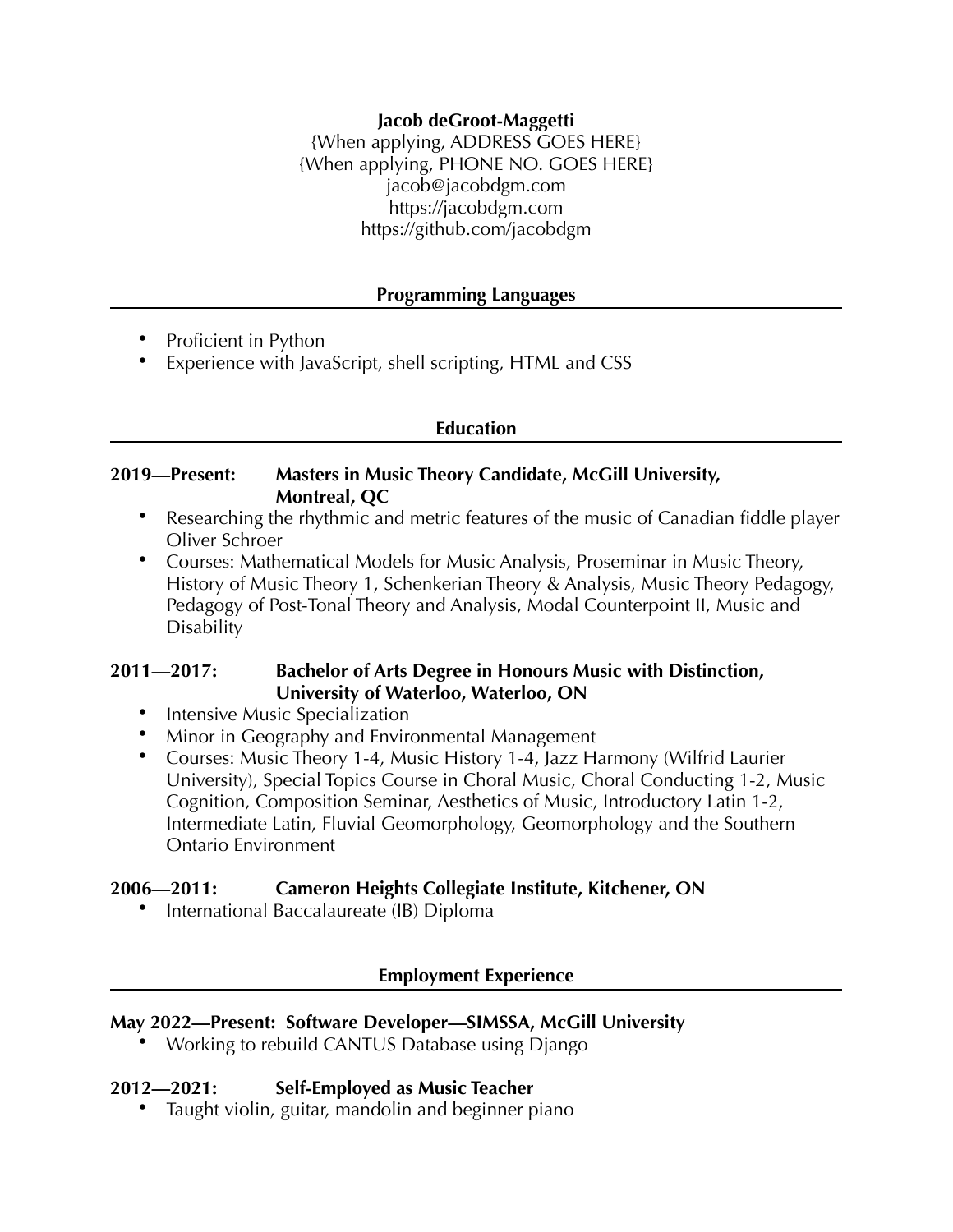## **2020—2021: Teaching Assistant—Theory and Analysis 1, McGill University**

- Taught 1.5-hour tutorial and held office hour each week during Fall 2020 and Fall 2021 terms
- Graded and provided feedback for student assignments

## **2015—2019: Research Assistant—CANTUS Database, University of Waterloo**

• Transcribed neumes and Latin texts into online plainchant database

## **2015—2019: Music Director—St. Joseph's Catholic Church, Kitchener, ON**

• Directed adult choir, coordinated music for three weekly masses, additional services

## **Volunteer Experience**

## **2014—2019: Volunteer—Hep Cats Swing Dance Studio**

• Hosted weekly open jazz jam sessions

## **2016—2019: Director—Ad Hoc, Post Hoc and Propter Hoc Chamber Choirs**

• Co-directed chamber choir in Spring 2016 term, directed chamber choirs in Spring terms of 2017, 2018 and 2019

## **2016—2017: Vocal Director—Conrad Grebel Student Council production of** *The Music Man*

• Auditioned cast members, planned and led rehearsals, and coordinated accompanists

# **Other Experience**

#### **May—August 2021: Participant, Recurse Center**

- Attended full-time, unstructured programming workshop
- Collaborated and pair-programmed with others on a range of personal projects in a variety of languages
- Worked with another participant to train a neural network based on GPT-2 to generate melodies in the style of traditional Irish dance tunes
- Worked with another participant to build a tool to explore interlocking patterns found in Balinese gamelan music
- Participated in personal interest groups in Python, development tools, knowledge management systems, and other topics